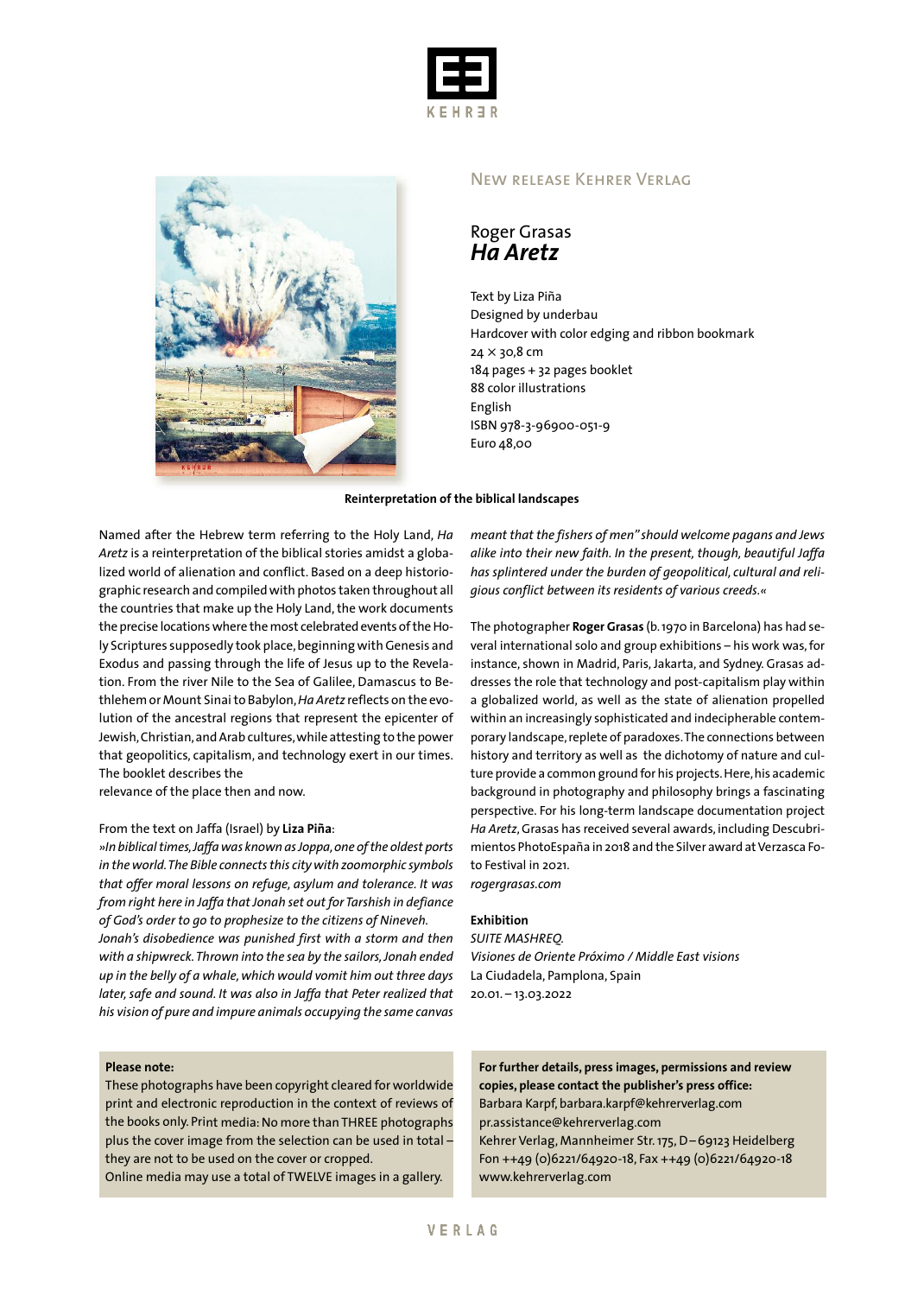

# *Press images*



1\_Pyramids of Giza (Egypt) © Roger Grasas



3\_Bethlehem (Palestine) © Roger Grasas



5\_Hurgada, Red Sea (Egypt) © Roger Grasas



2\_Mount of Olives, Jerusalem (Israel) © Roger Grasas



4\_Old city of Hebron (Palestine) © Roger Grasas



6\_Hatzerim (Israel) © Roger Grasas

## VERLAG